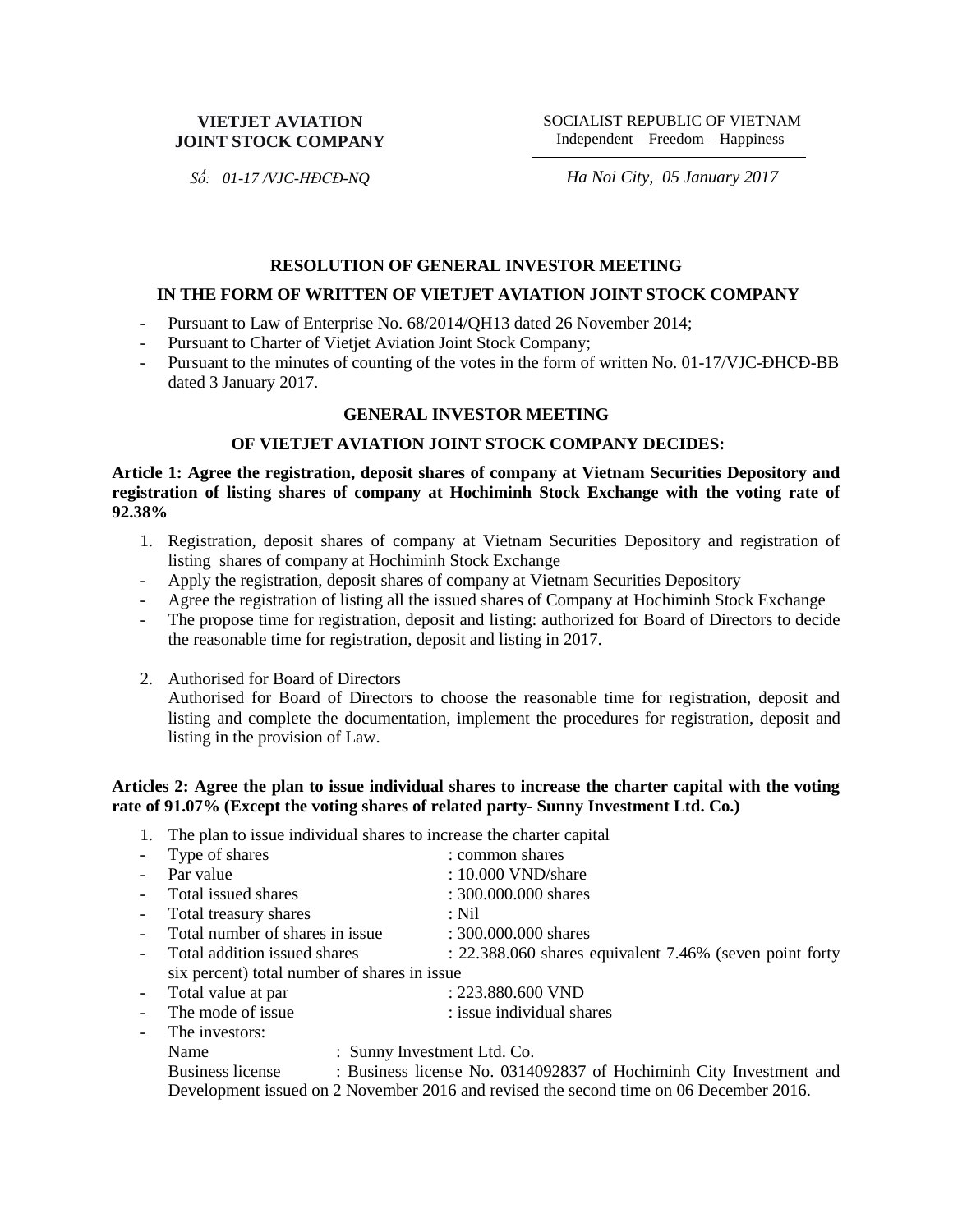- Head office address :  $10^{th}$  Floor, 58 Nguyen Dinh Chieu, Dakao Ward, District 1, HCMC
- **-** Price : 84,600 VND/share (Eighty four thousand six hundred Vietnam dong)
- **-** Total value : 1,894,029,876,000 VND
- Restricted transfer : total shares issued in the individual shares will be restricted transfer within 1 year after the completed day.
- **-** Expect time : In 2017, after get approval from General Investor Meeting and State Securities Commission.
- **-** Total Charter Capital : 3,223,880,600,000
- 2. Plan to use capital from the issuance Plan to use capital from the issuance: total capital will add to working capital of Company as following details:
	- Rent, deposit for buying aircraft
	- Upgrade the Information Technology system
	- Others
- 3. Increase charter capital and revise the charter of company Increase charter capital and revise the related information in the charter of company with the total value of total issued shares as the proposed plan.
- 4. Deposit and listing the new issued shares Registration, deposit the addition issued share of company at Vietnam Securities Depository and list the shares at Hochiminh Stock Exchange.
- 5. Authorised for Board of Directors complement the following details:
	- Decide the reasonable time
	- Amend and revise the plan according to the requirements of State Securities Commission and Regulator in purpose of compliance the provision of Law and decide the necessary duties for the plan.
	- Implement in the compliance of the provision of Law for the registration, deposit and listing the additional shares.
	- Decide the detailed plan of using capital from the issuance
	- Decide the handling the unsold shares.
	- Implement the procedures to complete the issuance in the provision of Law and Charter of company.
	- Implement the amend Business License and Charter of company according to the new issuance.
- 6. Others

All shareholders agreed to not exercise the pre-emptive rights to the new addition shares as the above proposed plan with the proportionately with the own existing shares.

# **Article 3: Agree to establish subsidiary, join venture, associate with the voting rate 92.38%**

- 1. Agree to establish subsidiary, join venture, associate in the following areas:
- Aircraft leasing: establish subsidiary, join venture, associate to provide aircraft leasing for the local and international airlines, buying and selling consultant service, negotiation, delivery, broker buying and selling, management aircraft for parties.
- Airport service: establish subsidiary, joint venture, associate to mine the infrastructure, equipment of airfield, aircraft maintenance service, aviation spare parts, providing services in passenger terminal, cargo, commercial service, providing ground commercial service.